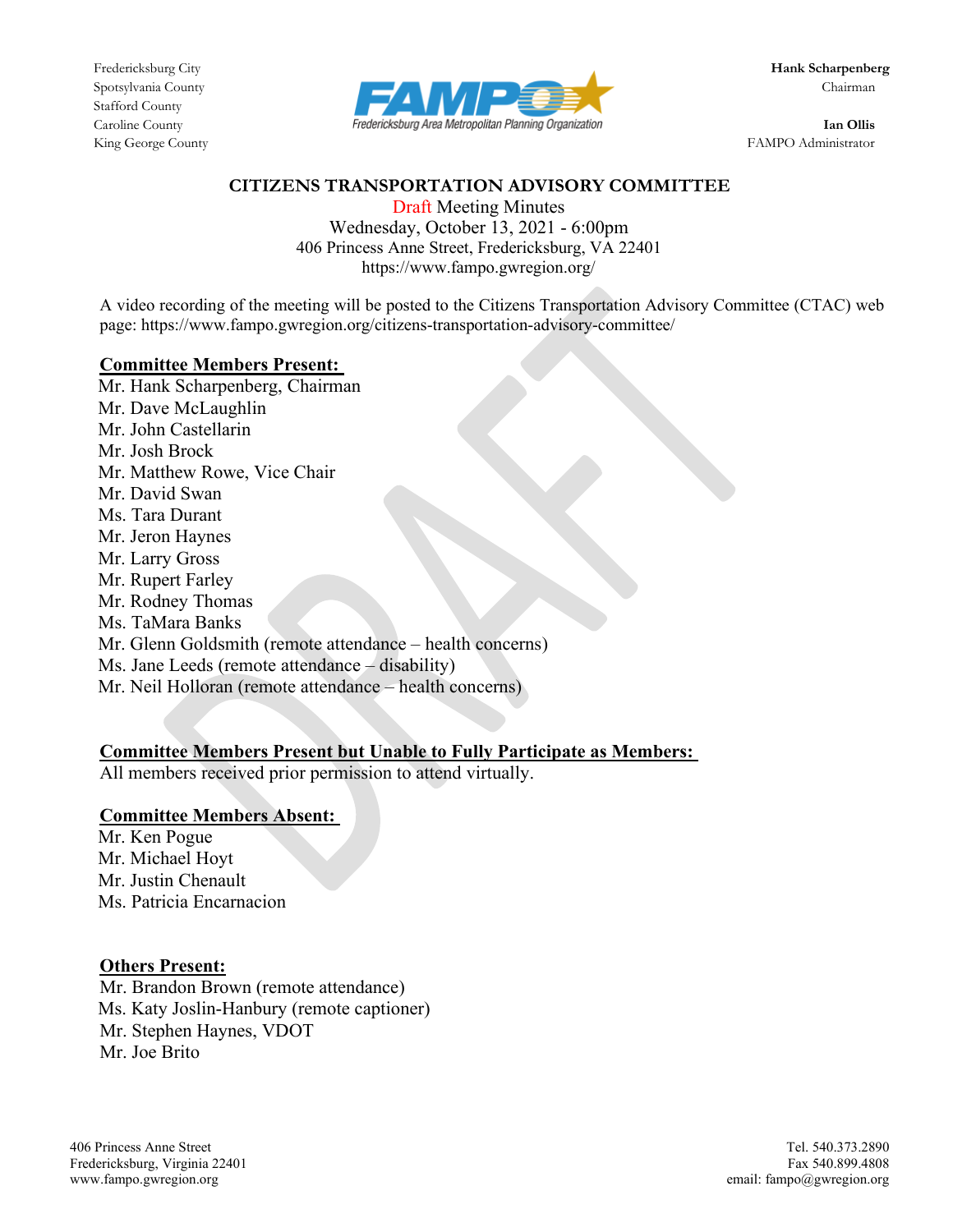## **Staff Present:**

Mr. Ian Ollis, FAMPO Administrator

Ms. Stacey Feindt, Public Involvement/Title VI Coordinator

Mr. Matthew Lehane, Transportation Planner

Ms. Jordan Chandler, Transportation Planner

## **1. Call to Order**

The meeting was called to order by Chair Scharpenberg at 6:01 p.m.

# **2. Roll Call**

Ms. Feindt conducted roll call and determined that a quorum was present.

## **3. Approval of the October 13, 2021 Citizens Transportation Advisory Committee (CTAC) Agenda (ACTION ITEM)**

Mr. Farley commented that since there are two guests speaking tonight, items 8a and 8b should be moved up on the agenda to be discussed immediately after agenda item 3. The motion was seconded by Mr. Rowe.

Motion was made to approve the October 13, 2021 CTAC agenda, as amended. Motion: Mr. Rowe; Second: Mr. Gross Abstentions: None Motion passed with unanimous consent.

# **4. Approval of September 8, 2021 CTAC Meeting Minutes (ACTION ITEM)**

Motion was made to approve the September 8, 2021 CTAC meeting minutes. Motion: Mr. Farley; Second: Ms. Durant Abstentions: None Motion passed with unanimous consent.

# **5. Old Business**

Chair Scharpenberg discussed the letter sent to the Policy Committee on the committee's suggestion to study an additional river crossing and include the study in the draft 2050 Long Range Transportation Plan (LRTP) project list. He added that Spotsylvania was supportive as was Stafford, and the city was mildly skeptical of the idea.

# **6. Review of September 20, 2021 Policy Committee Meeting – Stacey Feindt**

Ms. Feindt reviewed the highlights of the September Policy Committee meeting where she summarized presentations and actions taken for the 2050 Constrained Long Range Plan (CLRP), including, the consideration of a letter CTAC sent to the committee in regard to an additional river crossing. The Policy Committee encouraged CTAC to continue conversation on the river crossing topic. Further, during the Policy meeting, there was also a presentation on the Lafayette Boulevard Traffic Study, by Michael Baker International. The meeting recording is available on the FAMPO

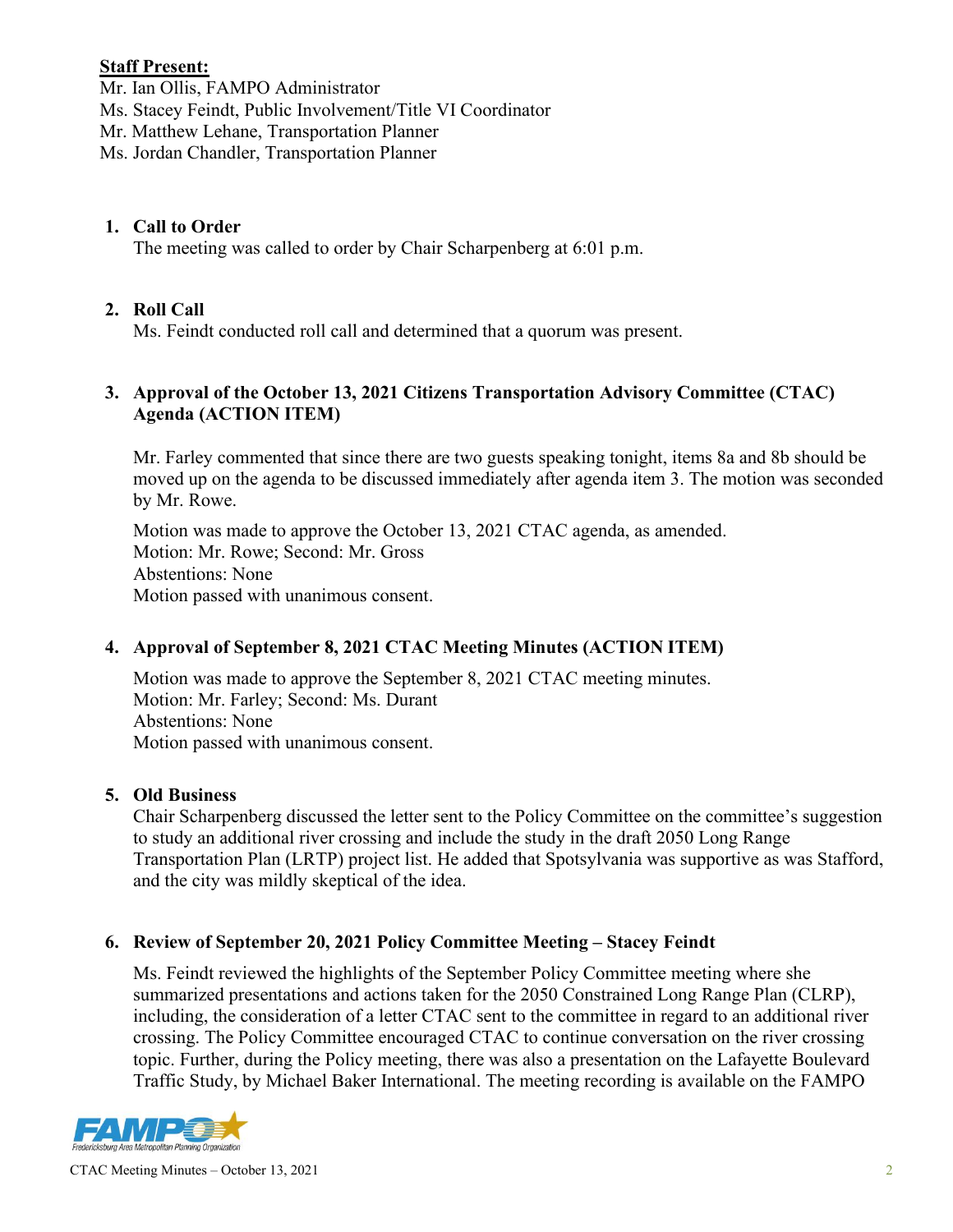Policy Committee webpage.

## **7. Public Comment**

No public comments were received.

## **8. Member Discussion and Action**

a. Presentation on the History of River Crossing Alternatives – Mr. Stephen Haynes, VDOT District Planning Manager

Mr. Haynes gave an overview of the history of river crossing alternatives across the Rappahannock River. He discussed the timeline of the "Outer Connector" projects from 1993 to 2015. The "Outer Connector" options were a set of alternative routes to I-95, which included new river crossings west of the current I-95 river crossing. Mr. Haynes timeline and presentation discussed the series of studies, meetings, and approvals that have occurred since 1993 in each jurisdiction and he further discussed each of the considered alternatives. The Rappahannock Southbound and Northbound River Crossing projects are a result of the identified need to improve traffic flow on I-95, and both crossings are currently being constructed.

Chair Scharpenberg asked if there is a federal component required for a Rappahannock River crossing. Mr. Haynes responded that yes, federal funding would be involved and federal requirements.

Mr. Ollis asked about the latest efforts on an outer connector. Mr. Haynes responded that in 2013 the George Washington Toll Road Authority (GWRTA) was approved but never implemented.

Mr. Rowe asked about the level of improvements that were studied, such as limited access roadways or at-grade intersections. Mr. Haynes responded that most of the assumptions of the outer connector were limited access or controlled access. Generally, in regards to who would use the roadways and how the roadways would be accessed was not touched upon in too much detail.

Mr. Rowe also asked how much traffic on I-95 at the new Southbound River Crossing is traffic from US-17. Mr. Haynes responded that he would have to follow up on the specifics of that question, and he discussed some of the general traffic patterns in the Fredericksburg region.

Chair Scharpenberg asked if there had been other extensive studies on this issue since 2013. Mr. Haynes responded that no, there has not been similar studies, except for the Stafford Parkway study.

Chair Scharpenberg asked Mr. Ollis if there any projects in the FAMPO draft 2050 Long Range Transportation Plan project list that were related to an additional river crossing. Mr. Ollis responded that the river crossing was not ranked by the three jurisdictions as a priority, but that it is being discussed for the East-West Mobility Study led by FAMPO staff. Mr. Haynes and Mr. Ollis further discussed the specifics of the East-West Mobility Study and the benefit and projects that may be examined.

Chair Scharpenberg discussed further the impacts of traffic on I-95 on the region, especially the closure of I-95 due to an incident a few weeks prior. He mentioned that north-south is a chokepoint that will continue to exist and that north-south travel problems impact east-west

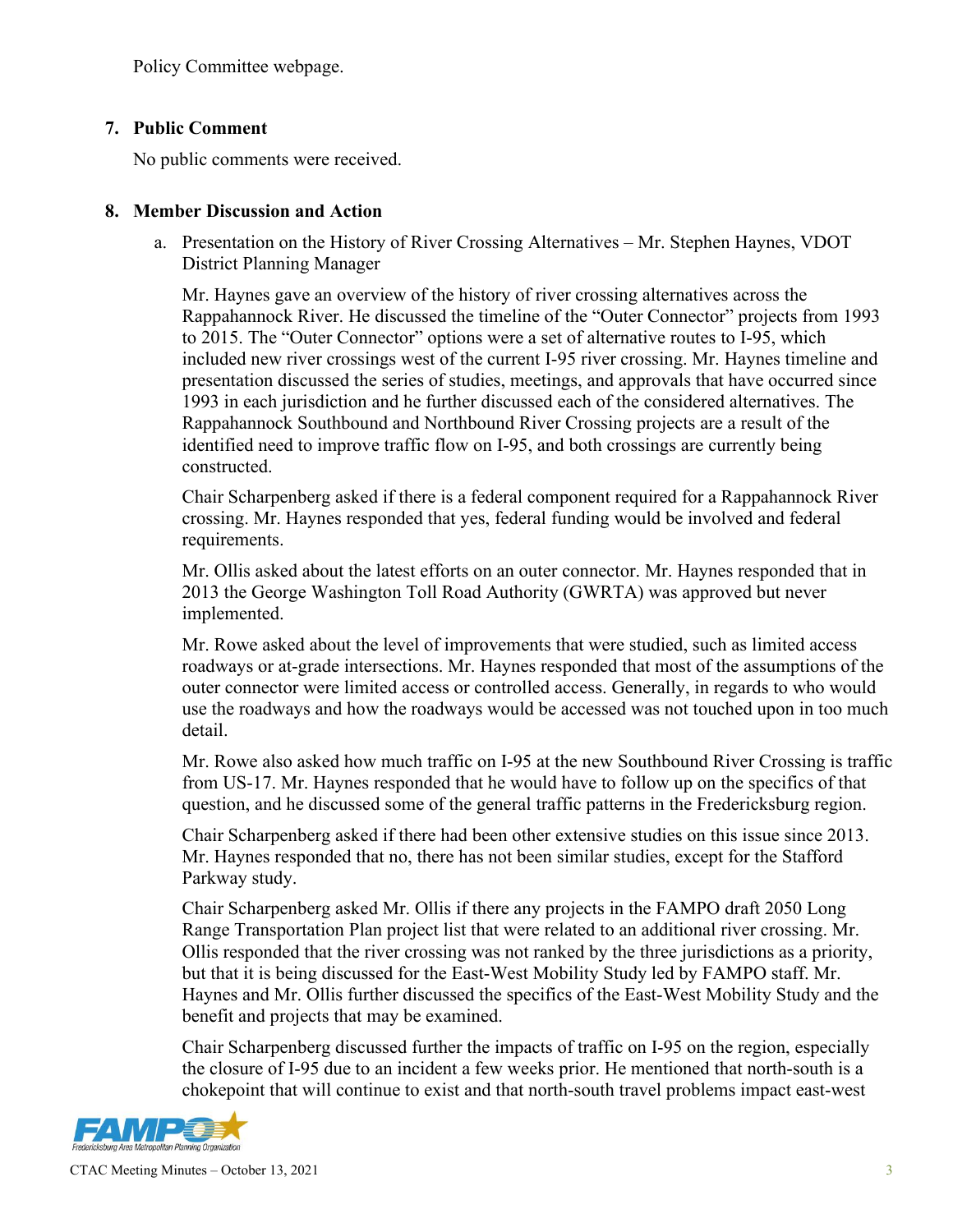travel. Chair Scharpenberg talked about the history of the outer connector and the impacts these decisions have had on the region.

b. Resident's Proposal for an Alternative North to South Route – Mr. Joe Brito, Stafford Resident

Mr. Brito gave an overview of his proposal for an alternative north to south route west of I-95. He discussed his petition for what he calls an inner connector and a regional trail going northsouth from northern Stafford County to Spotsylvania County with an additional river crossing near the Celebrate Virginia development in Stafford County and the City of Fredericksburg. Mr. Brito discussed the specifics of his proposal and the path it would take through each jurisdiction, including the roads that are already built, the future plans, and the new roads that would need to be constructed for this project.

c. SMART SCALE Round 5 Update – Mr. Matthew Lehane

Mr. Lehane discussed the pre-pre application process undertaken by FAMPO and the George Washington Regional Commission (GWRC) to submit potential SMART SCALE Round 5 projects to VDOT. He discussed the SMART SCALE program and how FAMPO staff developed an initial list of projects. He then discussed the staff timeline for project submission through June of 2022 and the specifics of each of the 5 GWRC and 5 FAMPO projects.

Ms. Leeds asked questions about ADA accessibility for each of the projects such as sidewalks and crosswalks. Mr. Lehane and Mr. Ollis responded that the projects do include ADA accessibility as well as sidewalks and crosswalks on several projects.

Ms. Banks asked whether pedestrian improvements along Warrenton Road (US 17 Bus.) were included in the project applications. Mr. Lehane responded that the project was selected by locality staff and had been identified in the US-17 STARS Study as a candidate project. He added that locality staff would be able to give project specific details.

d. New Member Roles and Direction for CTAC – Chair Sharpenberg

Chair Scharpenberg discussed CTAC's role and the direction he would like the committee to take. He proposed a mission statement for the committee, possible committee priorities, a subcommittee/focus group structure, and the responsibilities of committee members.

Mr. Brock requested to present information on organizational roles to CTAC. Chair Scharpenberg was agreeable.

Mr. Ollis requested that FAMPO staff be able to present information to CTAC on FOIA public meeting requirements.

#### **9. Public Comment**

The meeting ended before any further public comments were made.

#### **10. Correspondence**

The meeting ended before correspondence was presented.

#### **11. Staff Reports**

The meeting ended before staff reports were given.

#### **12. Member Reports**

The meeting ended before member reports were given.

#### **13. Adjourn Citizens Transportation Advisory Committee Meeting/Next Meeting**